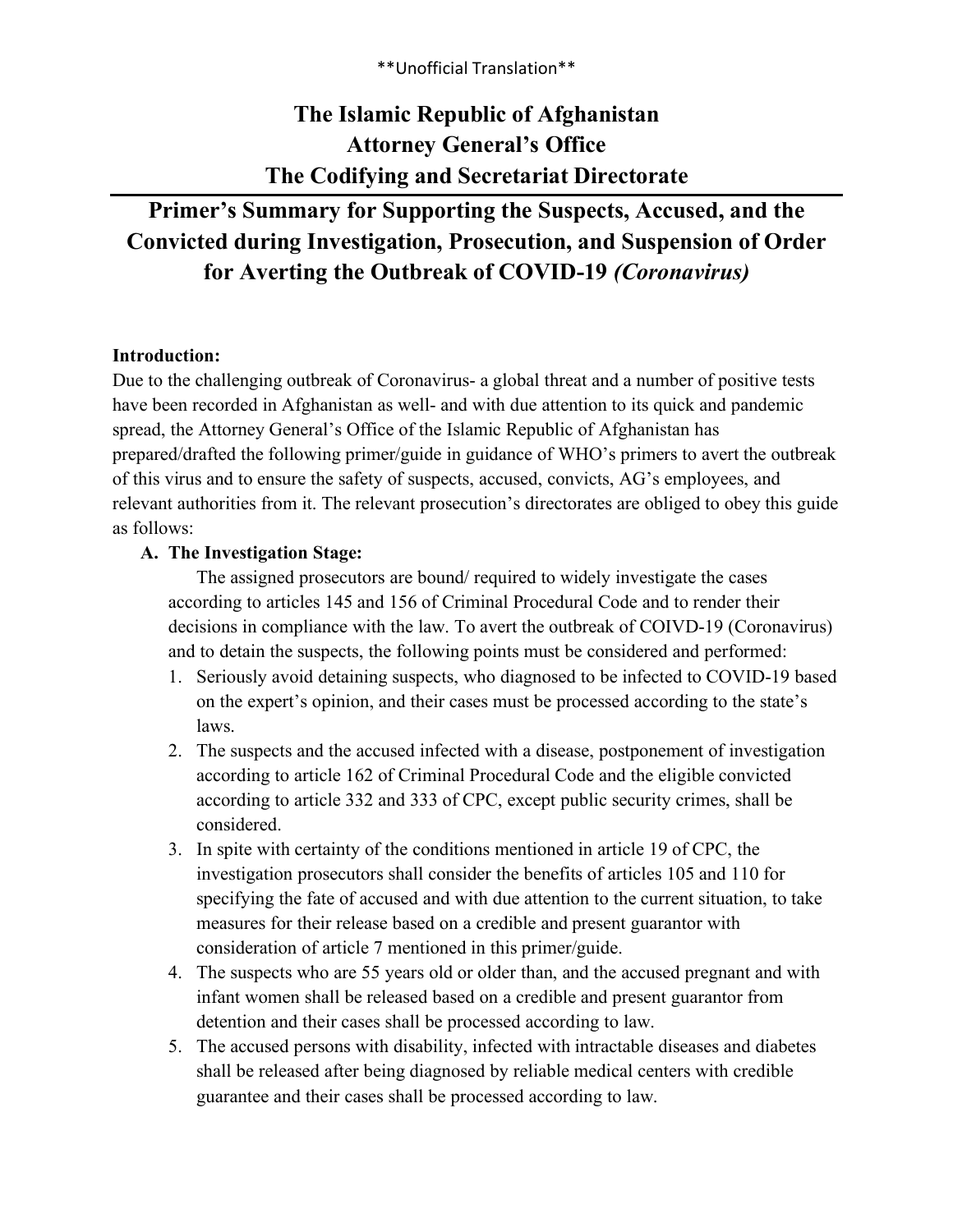## \*\*Unofficial Translation\*\*

- 6. All individuals who are detained in misdemeanor cases shall be released based on a credible guarantee and their cases shall be processed. Children who are in confinement in such (misdemeanor) cases shall be immediately handed over to their parents and in process of their cases, legal predicted facilities must be considered.
- 7. Those who are detained or under confinement and their investigation is not completed in murder -except intended murder, armed larceny, abduction, rape, and terrorism shall be released and their cases shall be processed if the victim forgives based on bail or without it.
- 8. Except the crimes mentioned in the previous section (7), if the victim does not forgive, all other cases shall be released in coordination with the competent court according to articles 105 and 106 of Criminal Procedural Code based on bail or without it and their cases shall be processed.
- 9. Individuals who are sentenced to 5 years imprisonment/incarceration by the primary or appeal courts shall agree with the decision of the court if they cannot afford to pay or do not have the payment.
- 10. Avoid unnecessary objections that do not benefit the legal demand and the issued order and shall consent with the court's order/decision.
- 11. If the objection is necessary, the appeal and appeal to the Supreme Court shall be (effectively and) immediately granted/. Followed up.
- 12. By the time these instructions/guidance are/is received, the heads of provincial appeal prosecutions and relevant detection authorities shall conduct a coordination meeting whether the arrest and investigation of suspect is necessary in new criminal cases. The detection authorities are responsible to share this notice with relevant prosecution offices and the prosecution shall render its decision regarding the fate of suspect.
- 13. If the conditional release request is submitted to the prosecution, precise measures shall be taken according to stipulation of articles 334 and 342 of the Criminal procedural Code.
- 14. In cases if the courts rendered their decisions on suspensional imprisonment/incarceration according to article 223 of the Penal Code, the prosecutors can/shall consider the mentioned points while initiating the criminal case.
- 15. Individual who are being released based on this primer/guide, shall promise not to commit another criminal act.

## **Article 145 "Performance of Investigation"**

(1) Investigation is required for all felony and misdemeanor crimes and it is performed in the presence of the accused person's and suspect's defense lawyer by the prosecutor in accordance with the provisions of this law.

(2) Purpose of the investigation is to access the facts of the case, achieve certainty on commission of crime and to identify its perpetrator. The prosecutor considers the following conditions for this purpose: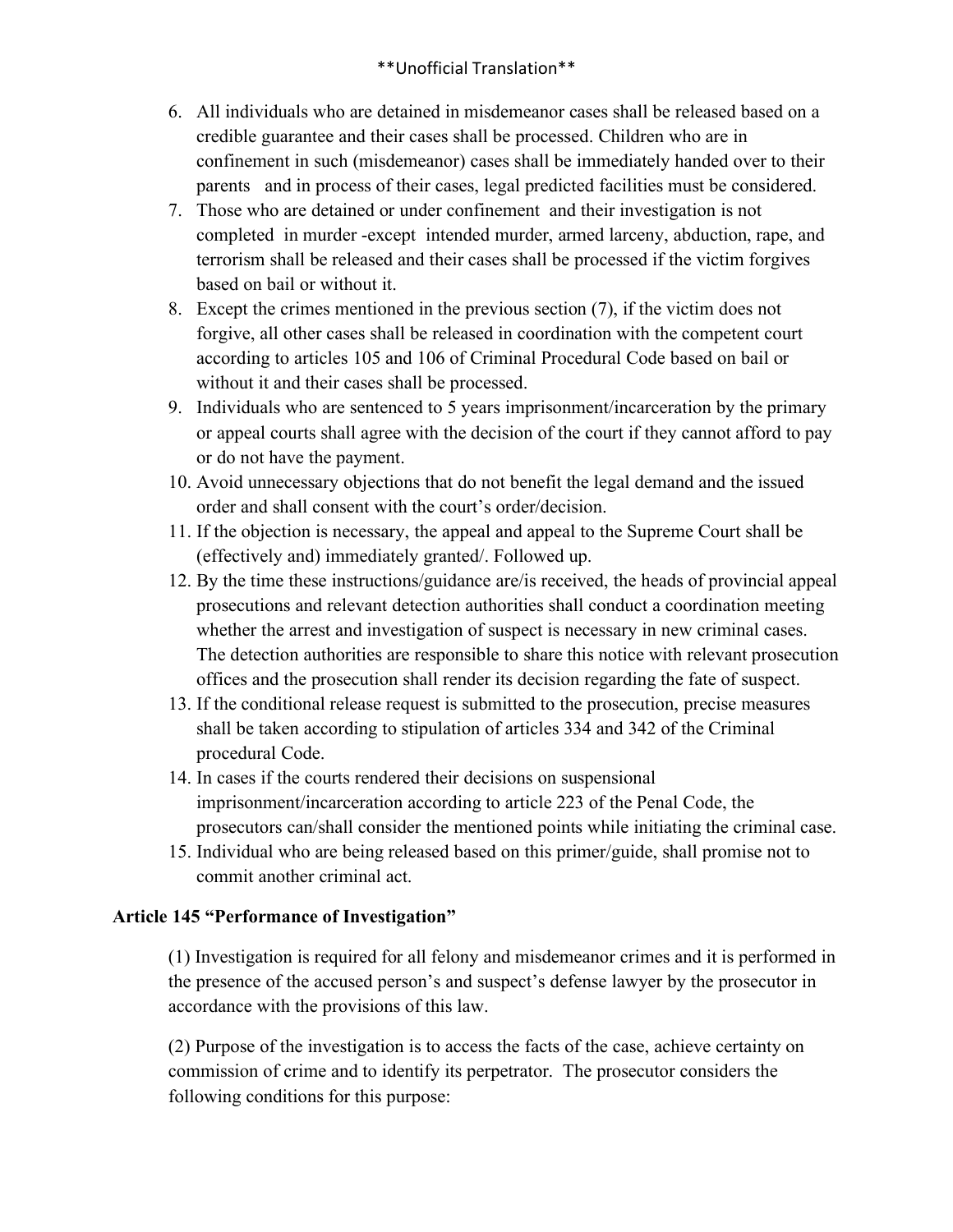1– Assessing all aspects of the case to determine the capacity of suspect or accused person and to identify the nature and legal description of the committed action, manner of commission and motive behind commission of the crime.

2– Identifying the perpetrator and assessing his/her criminal background and identifying his/her share in causing the effect and manner of investigation of the crime and its causes.

(3) The prosecutor is obligated to use any means which legally leads to the identification of the crime, perpetrator, and determination of the relationships and facts. To this end, the prosecutor shall collect and analyze both incriminating and exculpatory evidence equally.

(4) The prosecutor shall go to the crime scene for witnessed felony crime in person and shall provide instructions regarding keeping of signs and collecting of incriminating evidence. The prosecutor shall listen to the statements made by the witnesses, victim's comments and statements and other individuals aware of the case. .

(5) The prosecutor shall oversee reviews and assessments by the experts, ask specific questions and request necessary explanations.

(6) The prosecutor may question anyone related to the criminal case about the crime and shall personally interrogate the accused person.

(7) The prosecutor may ask police, National Directorate of Security officers and other authorities for assistance during investigation and shall oversee their performances during investigation.

(8) The investigation of crimes, not related to their duties, committed by police, Afghan National Forces, National Directorate of Security officers/employees and the military personnel of Civil Departments which have military personnel within their organizational structures shall be conducted based on provisions of this law.

## **Article 146 "Assessing the Collected Evidence"**

Prosecutors shall perform the following during the investigation for determining the collected evidence:

- 1. Interrogation of the accused person.
- 2. Questioning the witnesses separately.
- 3. Cross-examination of the witnesses and comparison of provided statements.
- 4. Examining evidence and items collected at the crime scene.
- 5. Inspection of accounting and finance documents.
- 6. Inspection of residential and other buildings.
- 7. Requesting experts' comments, investigating, accepting or rejecting them, or requesting for further clarifications of the matter.
- 8. Providing necessary instructions on using other methods which support the discovery and do not contravene the provisions of this law.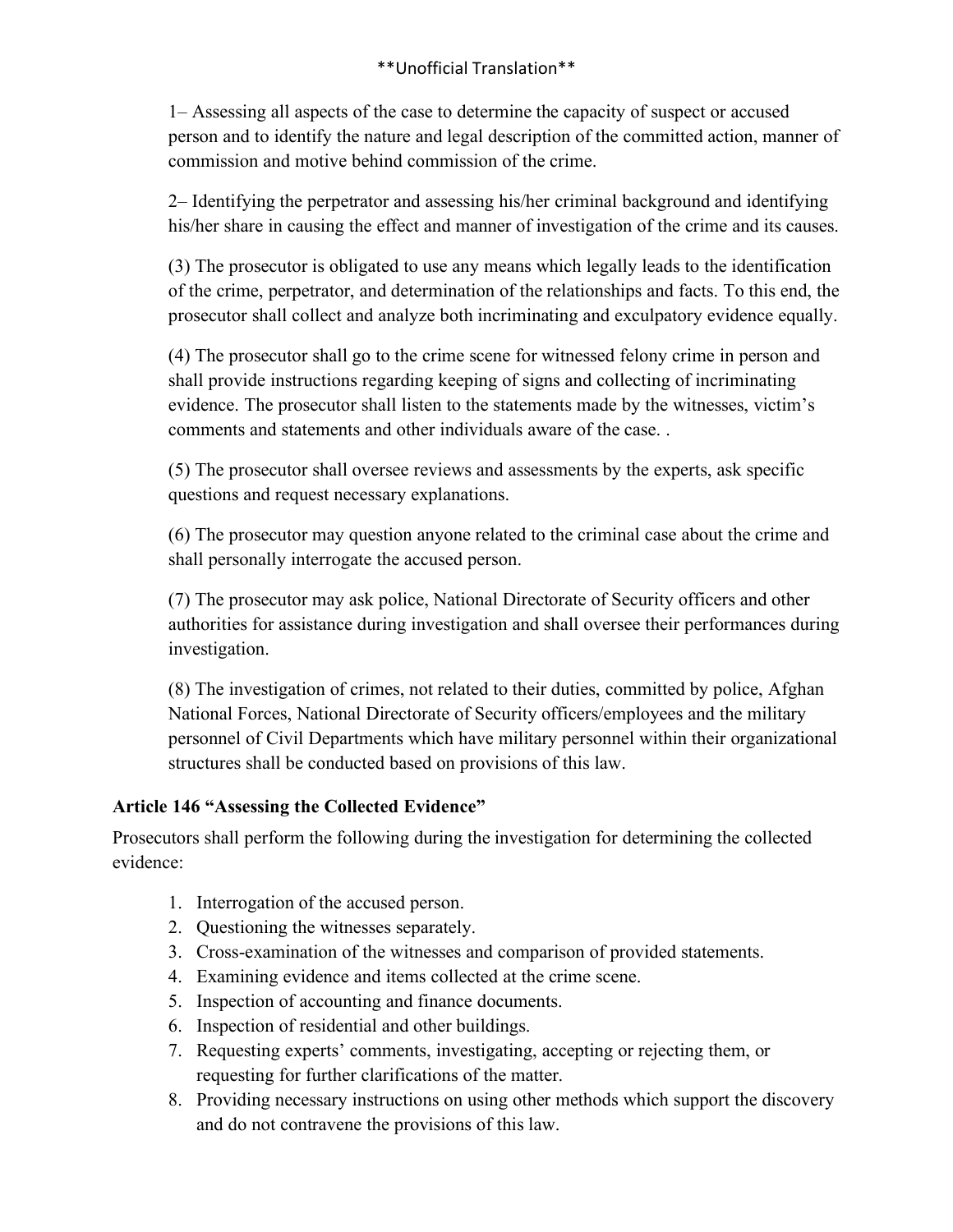## **Article 105 "Release on Bail"**

The prosecution office or the court despite of incriminating evidences and observance of conditions set forth in paragraph (3) of article 99 of this law, may issue an order for temporary release of the accused person on bail or without it at their own discretion or based on the request by the person under detention, or his/her legal representative.

# **Article 106 "Amount of Bail"**

(1) In all cases, amount of bail will be determined by the presiding judge of the court.

(2) The presiding judge shall determine the amount of bail based on the severity of the accusation and incurred loss.

(3) Amount of bail shall never be set for less than the incurred loss.

## **Amount of Allocation of Bail Article 107:**

It shall be explained in the bail order that if the person does not appear during the investigation, trial and enforcement of the verdict or in case of any other breach, a quarter of the amount will be deposited to the Government bank account and the rest will be allocated to the execution of cash fines and compensation for losses which the person is likely to be convicted.

## **Article 108 "Payment of the Bail Amount"**

(1) The accused person, suspect and any other individual can pay the amount of bail. The amount of bail may be paid through depositing cash or hand over of valuable document (transactional documents) or bank credit in the bank to the account of court or prosecution office. The moveable goods shall be kept in court or prosecution office deposit warehouses after its specifications are determined and a receipt is issued.

(2) If the bail is a vehicle, it shall be guaranteed through a relevant court or a relevant traffic office by a legal deed.

 $\ddot{\phantom{0}}$ 

# **Article 109 "Non-Consideration of Demand for Detention**

Demands made by victims or plaintiffs on detention or objection to release or revocation of related orders shall not be heard, except in Qesas and Deyyat in which the case is claimed only by the victim or plaintiff.

# **Article 110 "Precautionary Measures"**

(1) If it is proven to the court or prosecutor's office that the accused person is not able to pay the bail, a summons guarantee shall be obtained from him/her. Whenever the guarantor is not someone reliable and credible, he/she can serve as guarantor only when he/she commits to pay the amount of guarantee stipulated in article 106 of this law should he/she fail to bring the guaranteed person. In such case the prosecutor or court may take the following precautions:

1– Must reside in a specific location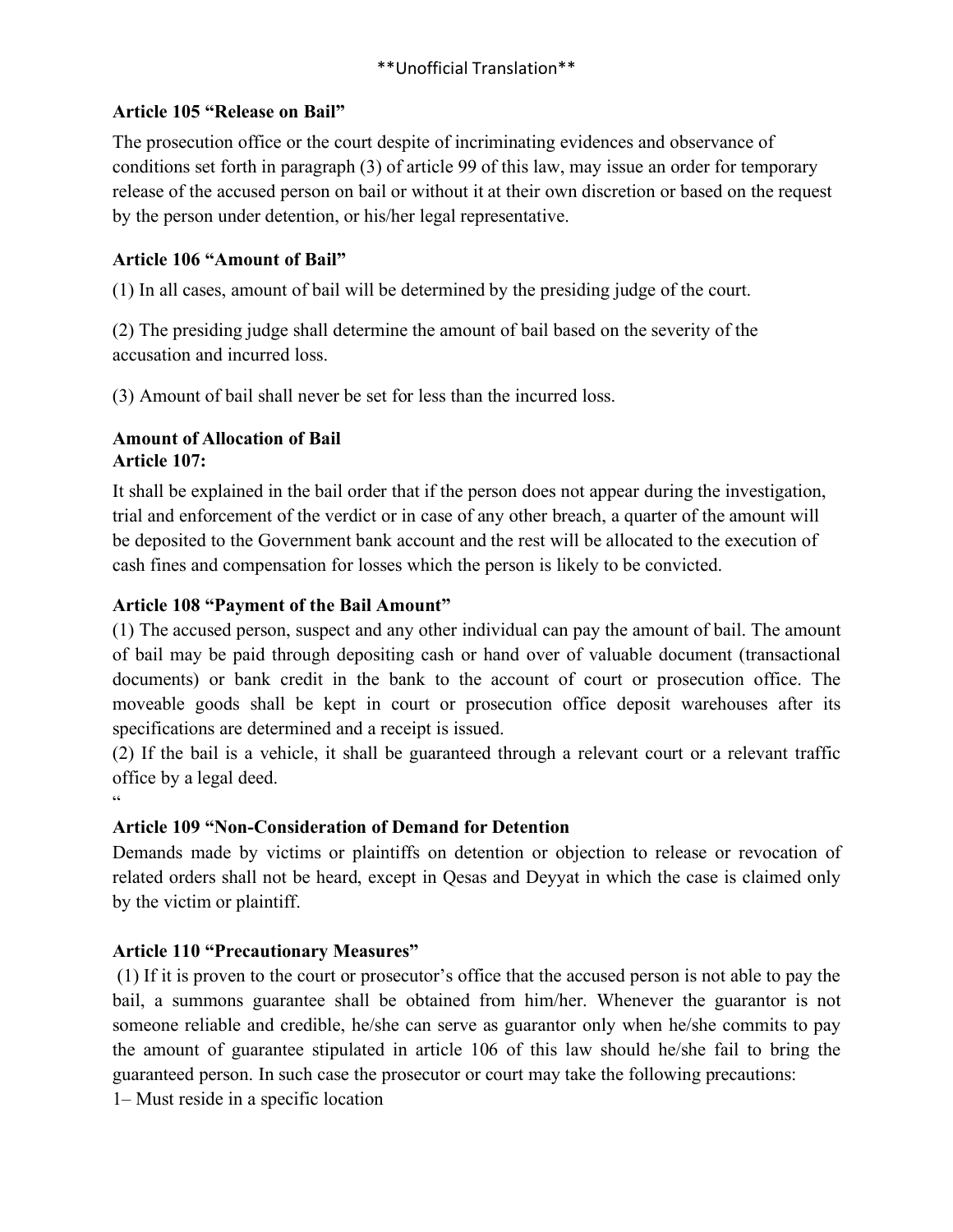2– Must appear at specified times, according to the circumstances, to a police station, prosecutors office or court.

3– Must inform police of leaving the specific location and its length of time.

(2) If there are justified reasons to fear escape of a suspect or an accused person, the court may issue an order banning him/her from leaving the country.

## **B. The Judicial Prosecution Stage:**

To avert the crowd in prisons and the outbreak or COVID-19 , the appointed judicial prosecution prosecutor shall consider article 308 of the Criminal Procedural Code during his/her proceedings.

In order to avert the gatherings in detention centers and prisons, the prosecutor shall tell the merits/advantages of article 325 of the Criminal Procedural Code to the convicted prisoner or his/her defense lawyer.

## **Article 308 "Immediate Release of the Accused Person"**

If the accused person is in detention and the court issues a decision for his/her acquittal, or he/she is sentenced to punishment which does not include imprisonment, or in the decision suspension of enforcement is ordered, or the accused person has completed the sentenced time in detention, he/she shall be released immediately even if the decision has been objected to, unless the upper court based on the request of the prosecutor orders an extension of the detention or nullification of the suspension of enforcement.

## **Article 325 "Application for Alternative Penalty to Imprisonment"**

(1) A person, who is sentenced up to 3 years of imprisonment, can request the Minister of Justice to assign him/her to do community service outside the prison instead of enforcing the imprisonment.

(2) Alternative penalty to imprisonment is applicable to the following convicts:

1– The convicted sentenced to prison is a school student, university student or teacher and or breadwinner of a child or an old person, or a woman who does not have occupation outside the house.

2– The behavior of convicted person was good enough in the past and he is guaranteed by a reliable person.

3– If an alternative penalty to imprisonment is approved, the convict shall be introduced to an organization providing community services to perform community service.

4– The convicted is obligated to comply with the rules and regulations of the organization providing the services during the sentenced term in lieu of imprisonment.

# **C. Stage of Postponement of Sentence Enforcement**

In order to avert the outbreak of COVID-19 (Coronavirus), the relevant prosecutors shall consider articles from 330, 331, 332, 333, and 334 up to 338 of the Criminal Procedural Code for the crowd in prisons.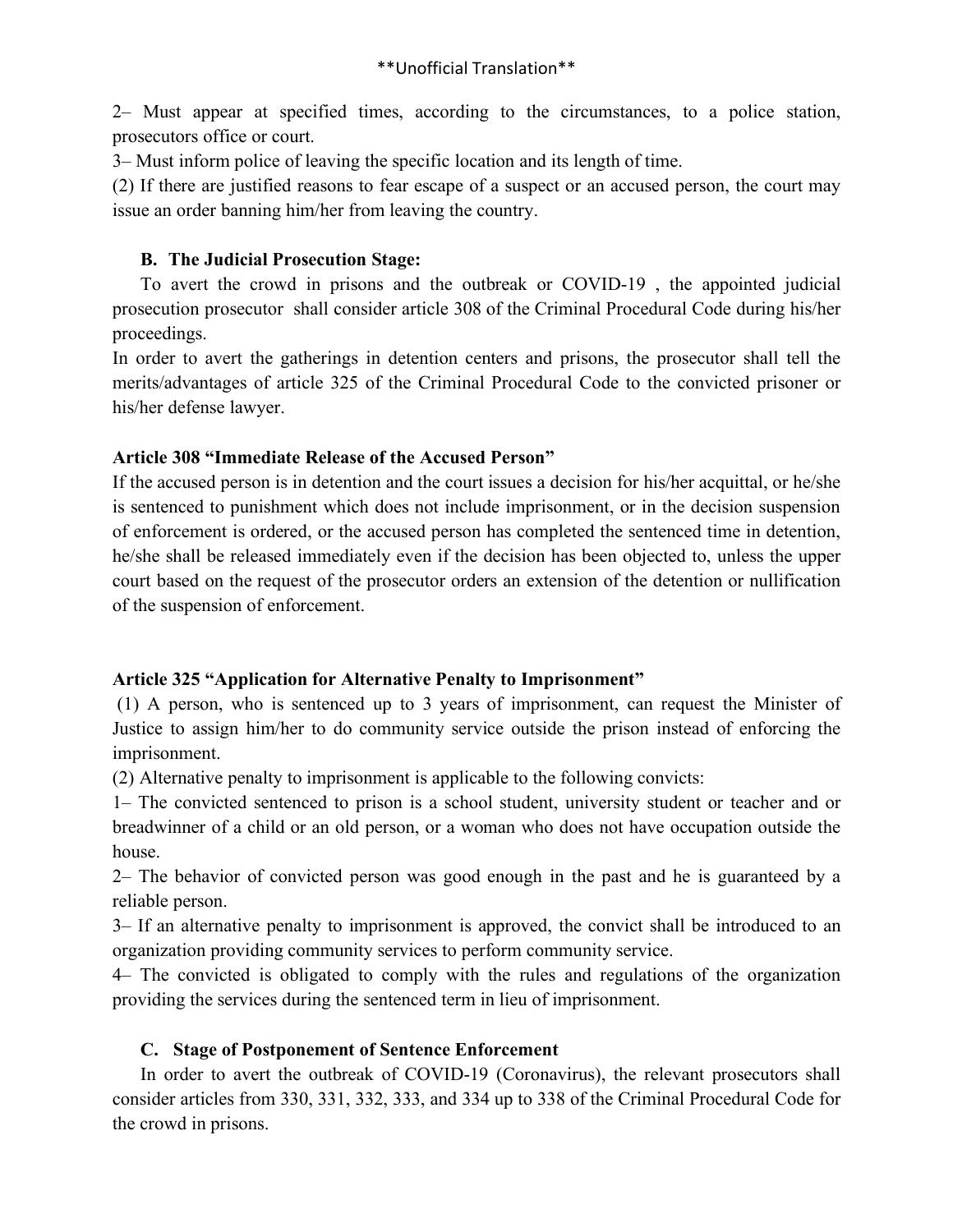## **Article 330 "Postponement of Sentence Enforcement of a Pregnant Woman"**

If a woman, who is pregnant for (6) months or more, is sentenced to up to (5) years of imprisonment, the prosecutor shall request the sentencing court to postpone the sentence enforcement until (3) months after the delivery.

#### **Article 331 "Postponement of Sentence Enforcement of Parents Who Have Children"**

If a husband and wife who are looking after a child under 15 are sentenced to up to (5) years of imprisonment at the same time, the prosecutor shall request the sentencing primary court to postpone the enforcement for imprisonment on one of them, given that the person to be released is not a repetitive offender. In case of repetition of crime by the parents, the guardianship of a child under age 15 shall be determined in accordance with Article 242 of the Civil Law.

## **Article 332 "Postponement of Sentence Enforcement Due to Sickness"**

(1) If a person sentenced to imprisonment be affected by a disease which by itself or due to enforcement of the sentence may threaten his/her life, it is permitted to postpone the enforcement of the sentence until the sickness danger is eliminated.

(2) If a person sentenced to imprisonment be affected by psychological diseases, the enforcement of the sentence is postponed and the prosecutor can issue a transfer order to one of the psychiatric treatment facilities. In such cases, the examination and treatment time is deducted from their prison term.

(3) The determination of dangerous diseases or mental diseases in such conditions is carried out by experts.

## **Article 333 "Bail"**

For reasons permitting a postponed enforcement of a sentence, in accordance with the provisions of this law, the prosecutor can ask the amount of bail to be determined by the court. If required, the prosecutor can also ask the court for taking other precautionary measures to prevent person sentenced to imprisonment from fleeing after removing excuse.

## **Article 334 "Parole Request"**

Parole takes place in accordance with the provisions set forth in this chapter by the request of the convicted person.

## **Article 335 "Parole Request"**

(1) If a person is convicted by an absolute decision and he/she has served 3 quarters (3/4) of his/her entire sentence and is proven to be reformed by exemplary good behavior, an order for his/her parole is permitted.

(2) A decision regarding the parole of a convicted prisoner is made by a competent court where the prisoner is imprisoned in its jurisdiction and is based on a proposal by the warden and confirmation of general director of prisons and detention centers through the prosecution office.